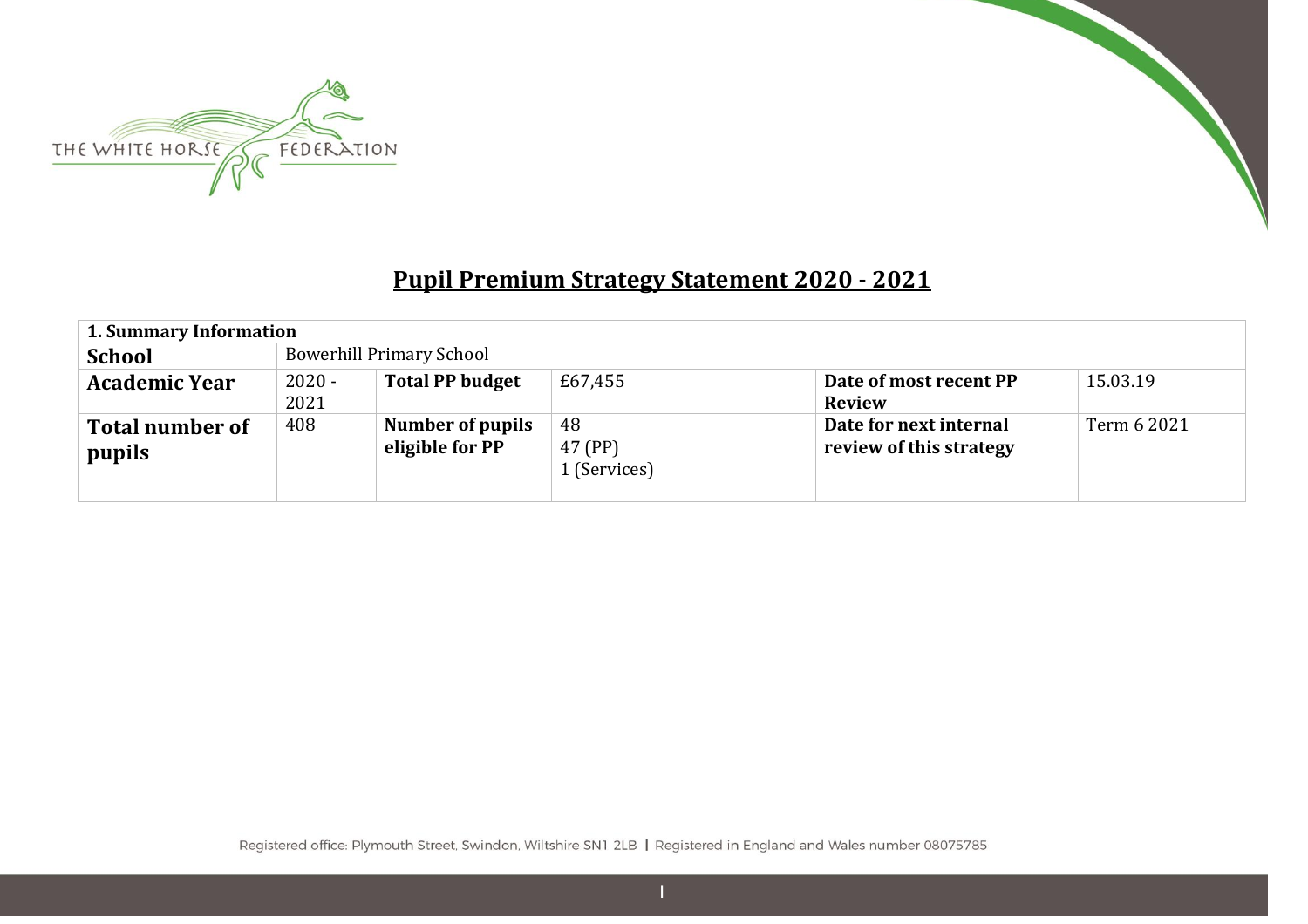



| Attainment - Academic Year 2019-2020 (As of March 2020) |                        |                                   |  |  |  |  |  |  |  |
|---------------------------------------------------------|------------------------|-----------------------------------|--|--|--|--|--|--|--|
|                                                         | Pupils eligible for PP | <b>Pupils not eligible for PP</b> |  |  |  |  |  |  |  |
| <b>EYFS</b> – Reception (Pupil Premium: 2/56 pupils)    |                        |                                   |  |  |  |  |  |  |  |
| % achieving GLD                                         | 50%                    | 67.3%                             |  |  |  |  |  |  |  |
| (Pupil Premium: 7/56 pupils)<br>Year 1                  |                        |                                   |  |  |  |  |  |  |  |
| $%$ On Track + in reading, writing and maths            | 42.9%                  | 67.9%                             |  |  |  |  |  |  |  |
| $%$ On Track + in reading                               | 71.4%                  | 71.4%                             |  |  |  |  |  |  |  |
| $%$ On Track + in writing                               | 42.9%                  | 80.4%                             |  |  |  |  |  |  |  |
| $%$ On Track + in maths                                 | 57.1%                  | 78.6%                             |  |  |  |  |  |  |  |
| Year 2 (Pupil Premium: 5/60 pupils)                     |                        |                                   |  |  |  |  |  |  |  |
| $%$ On Track + in reading, writing and maths            | 40%                    | 60%                               |  |  |  |  |  |  |  |
| $%$ On Track + in reading                               | 40%                    | 68.3%                             |  |  |  |  |  |  |  |
| $%$ On Track + in writing                               | 40%                    | 68.3%                             |  |  |  |  |  |  |  |
| $%$ On Track + in maths                                 | 60%                    | 76.7%                             |  |  |  |  |  |  |  |

Registered office: Plymouth Street, Swindon, Wiltshire SN1 2LB | Registered in England and Wales number 08075785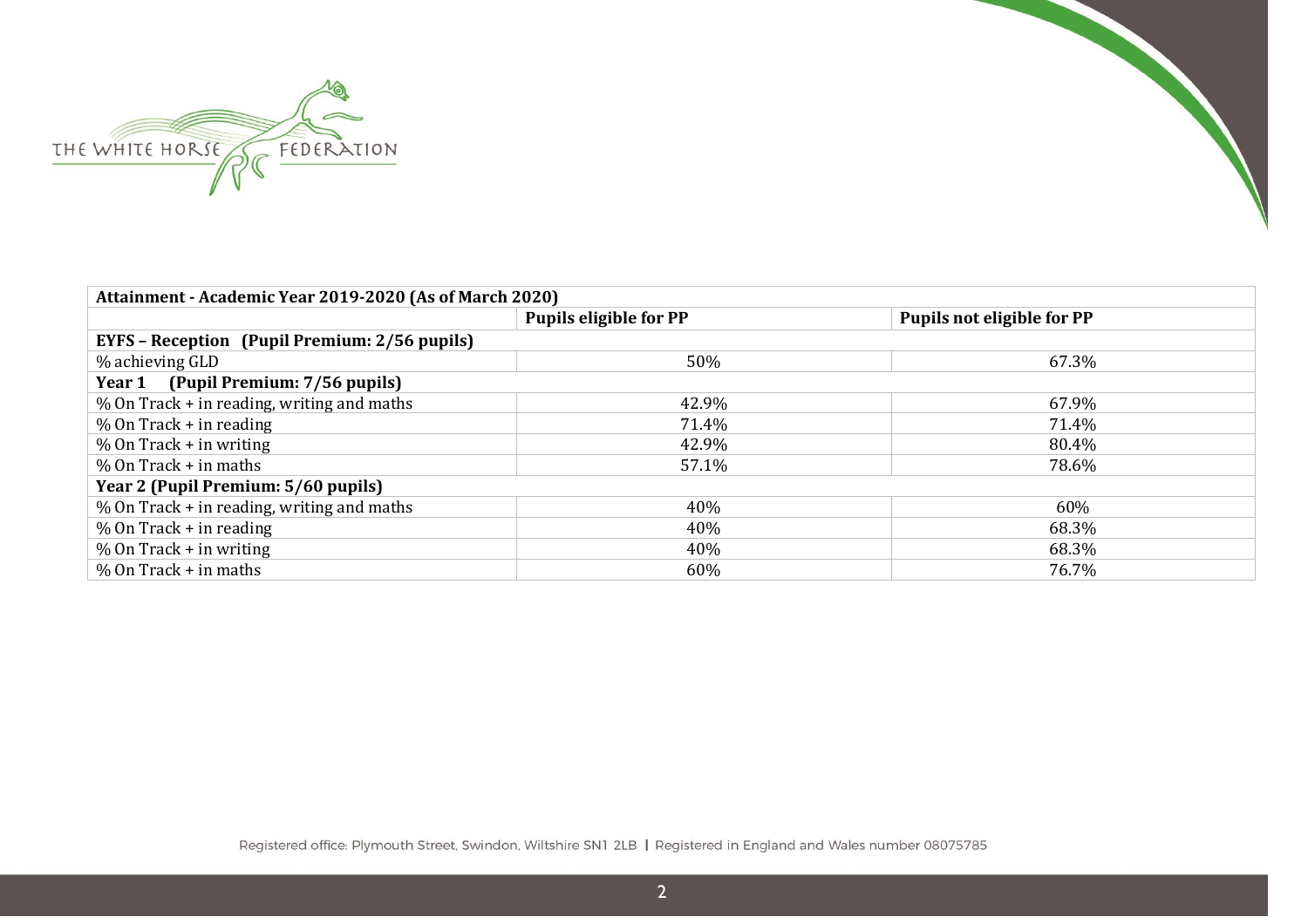



| <b>Pupils eligible for PP</b><br><b>Pupils not eligible for PP</b> |       |       |  |  |  |  |  |
|--------------------------------------------------------------------|-------|-------|--|--|--|--|--|
| Year 3 (Pupil Premium: 7/60 pupils)                                |       |       |  |  |  |  |  |
| % On Track + in reading, writing and maths                         | 28.6% | 71.7% |  |  |  |  |  |
| % On Track + in reading                                            | 71.4% | 83.3% |  |  |  |  |  |
| $%$ On Track + in writing                                          | 28.6% | 73.3% |  |  |  |  |  |
| $%$ On Track + in maths                                            | 42.9% | 81.7% |  |  |  |  |  |
| Year 4 (Pupil Premium: 6/59 pupils)                                |       |       |  |  |  |  |  |
| % On Track + in reading, writing and maths                         | 50%   | 57.6% |  |  |  |  |  |
| % On Track + in reading                                            | 100%  | 86.4% |  |  |  |  |  |
| $%$ On Track + in writing                                          | 50%   | 62.7% |  |  |  |  |  |
| % On Track + in maths                                              | 66.7% | 75.6% |  |  |  |  |  |
| Year 5 (Pupil Premium: 9/57 pupils)                                |       |       |  |  |  |  |  |
| % On Track + in reading, writing and maths                         | 44.4% | 63.2% |  |  |  |  |  |
| % On Track + in reading                                            | 66.7% | 84.2% |  |  |  |  |  |
| $%$ On Track + in writing                                          | 44.4% | 68.4% |  |  |  |  |  |
| $%$ On Track + in maths                                            | 66.7% | 77.2% |  |  |  |  |  |
| Year 6 (Pupil Premium: 13/60 pupils)                               |       |       |  |  |  |  |  |
| % On Track + in reading, writing and maths                         | 61.5% | 65%   |  |  |  |  |  |
| $%$ On Track + in reading                                          | 84.6% | 76.7% |  |  |  |  |  |
| $%$ On Track + in writing                                          | 69.2% | 78.3% |  |  |  |  |  |
| $%$ On Track + in maths                                            | 69.2% | 68.3% |  |  |  |  |  |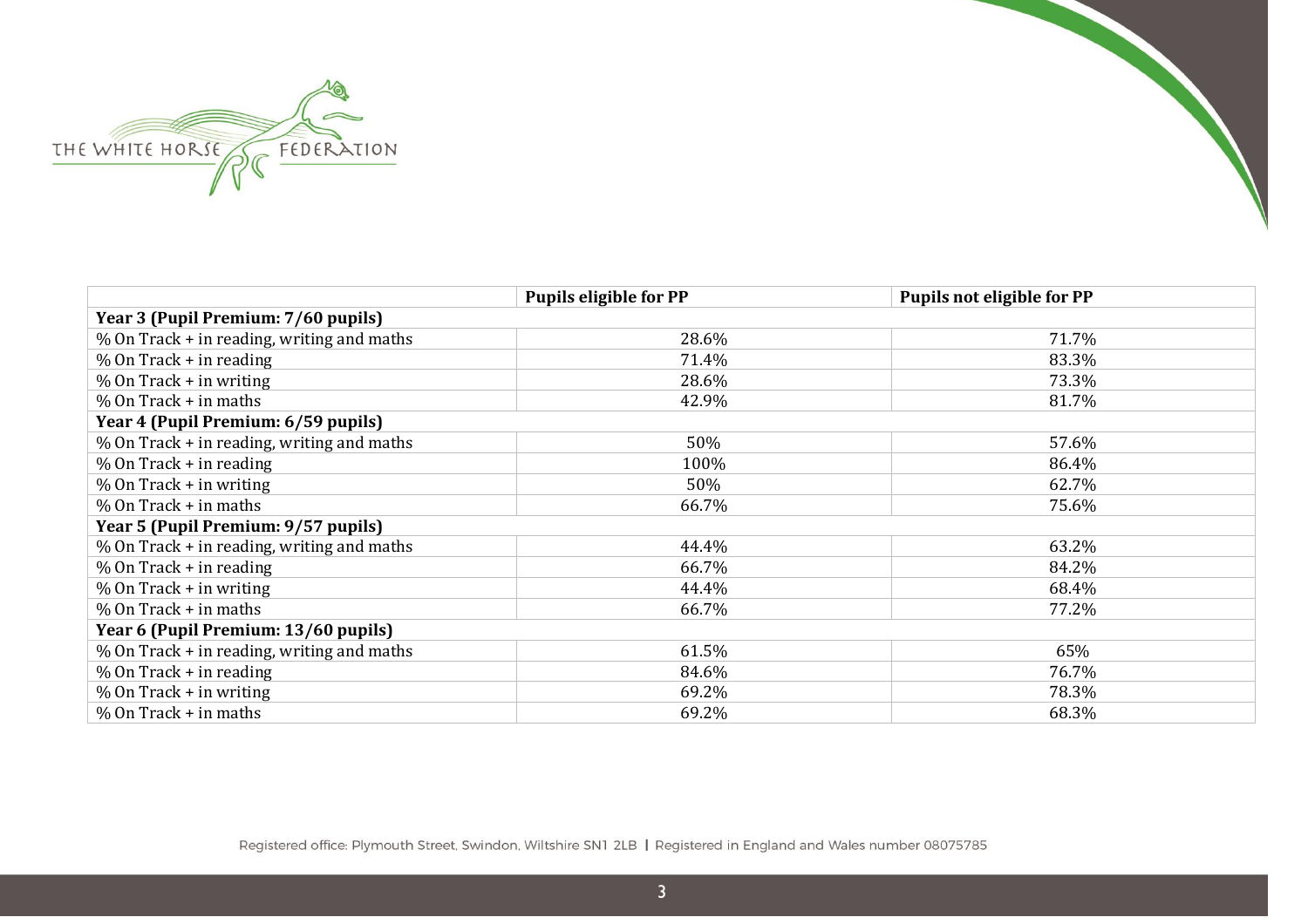



|                                                                                                   | 2. Barriers to future attainment (for pupils eligible for PP, including high ability)            |  |  |
|---------------------------------------------------------------------------------------------------|--------------------------------------------------------------------------------------------------|--|--|
|                                                                                                   | In-school barriers (issues to be addressed in school, such as poor oral language skills)         |  |  |
| A.                                                                                                | Emotional difficulties - a large number of PPG children from split families or have been in care |  |  |
| В.                                                                                                | SEN - 36% of children entitled to PPG are also on the SEN register                               |  |  |
| C.                                                                                                | Further gaps in learning due to school closures and home learning                                |  |  |
| D.                                                                                                | Attitudes to learning                                                                            |  |  |
| External barriers (issues which also require action outside school, such as low attendance rates) |                                                                                                  |  |  |
|                                                                                                   | Emotional difficulties (see above)                                                               |  |  |
|                                                                                                   | Poor parental engagement – difficulty in attending meetings, supporting learning at home etc     |  |  |
|                                                                                                   |                                                                                                  |  |  |

| 3. Desired outcomes |                                                                               |                                                                                                                                                                                                                                                                                      |
|---------------------|-------------------------------------------------------------------------------|--------------------------------------------------------------------------------------------------------------------------------------------------------------------------------------------------------------------------------------------------------------------------------------|
|                     | Desired outcomes and how they will be measured                                | <b>Success Criteria</b>                                                                                                                                                                                                                                                              |
| Α.                  | PPG children & their parents will have access to ongoing<br>emotional support | ELSAs and Relate counselling service will be deployed to support<br>$\bullet$<br>PPG eligible children<br>• Access to ELSA and Relate service will be recorded on the Pupil<br>Progress Monitoring Records.<br>Parents will be able to seek advice from ELSA and/or SLT<br>$\bullet$ |
| <b>B.</b>           | SEN - 36% of the children entitled to PPG are also on the SEN<br>register     | To consistently use the systems in place to track SEN children<br>$\bullet$<br>through reading, maths and spelling ages, ensuring that small,<br>achievable steps are measured                                                                                                       |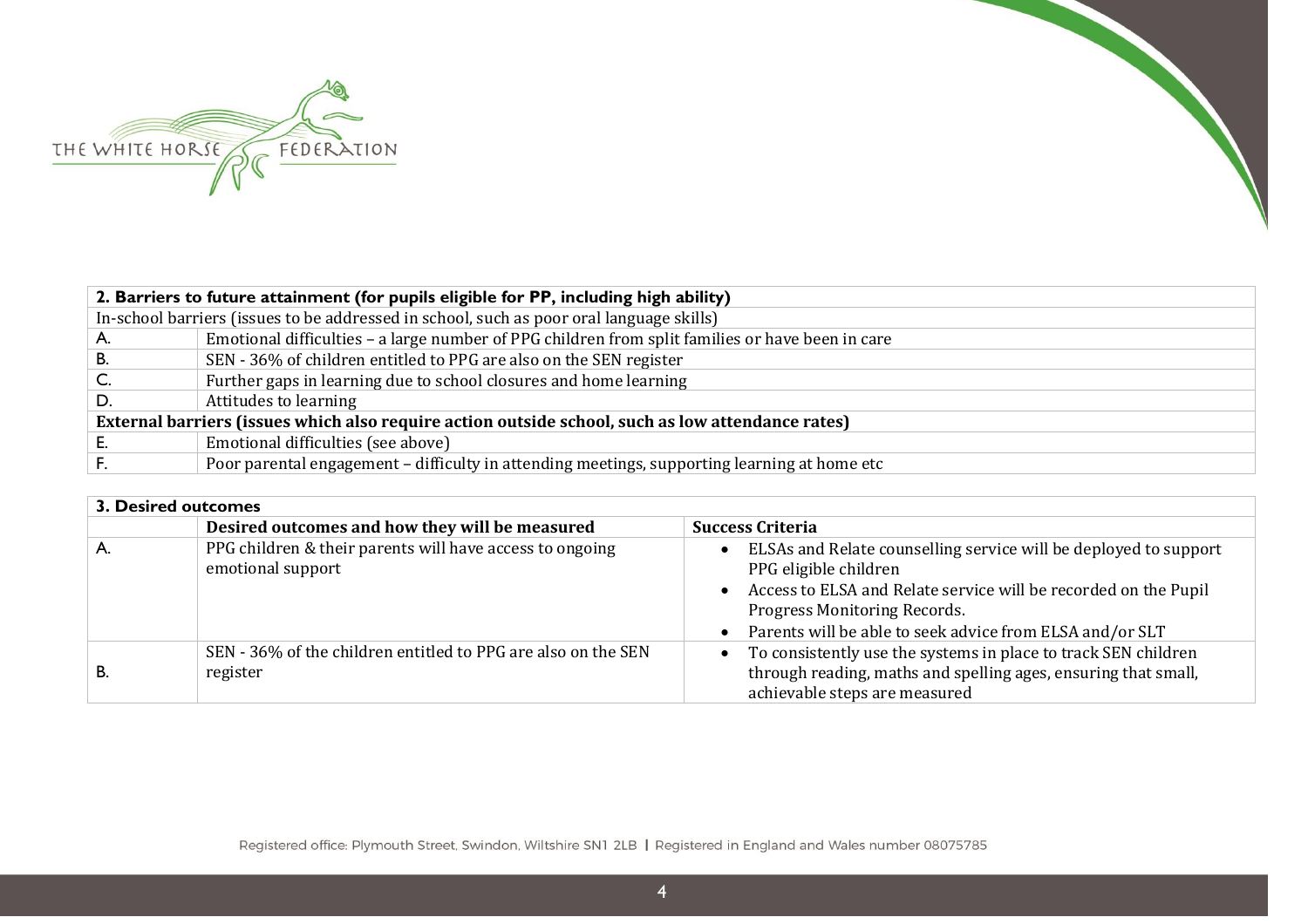

|    |                                                                                                                                                                | To use the SEN support plans to identify and record small,<br>measurable steps for individual pupils.<br>To seek support for SEN children (and potential concerns) as and<br>when needed from SENCO or another member of SLT.                                                                                                                                                                                                            |
|----|----------------------------------------------------------------------------------------------------------------------------------------------------------------|------------------------------------------------------------------------------------------------------------------------------------------------------------------------------------------------------------------------------------------------------------------------------------------------------------------------------------------------------------------------------------------------------------------------------------------|
|    | To provide a recovery curriculum in order to address gaps and<br>aid returning to school.                                                                      | Pupils to be provided with a Recovery Curriculum in order to<br>reconnect relationships with pupils/staff and pupil/pupil<br>Use of Jigsaw Recovery Package to help pupils feel safe, secure and<br>supported                                                                                                                                                                                                                            |
| D. | To improve attitudes to learning                                                                                                                               | Intervention programmes will be selected carefully and effectively<br>targeted to support quality first teaching. Interventions will be<br>shown to have achieved a measurable impact between Pupil<br>Progress Meetings.<br>Lesson content to be designed and taught in a way to support<br>engagement in learning<br>Pupils will take risks in learning, cope with the challenges of change,<br>display resilience and feel motivated. |
| E. | To support parents in promoting the emotional well-being of<br>their children.                                                                                 | Support of ELSAs and sign posting towards support available for<br>their children.                                                                                                                                                                                                                                                                                                                                                       |
| F. | Parents of PPG children will be well informed of the provision<br>deployed to support their children and ways in which they can<br>support their child at home | Parent comments recorded after Parent Consultation Meetings will<br>acknowledge positive impact of PPG support strategies.<br>Termly letters from year groups will outline topics during the term<br>and ways that parents could support their child.                                                                                                                                                                                    |



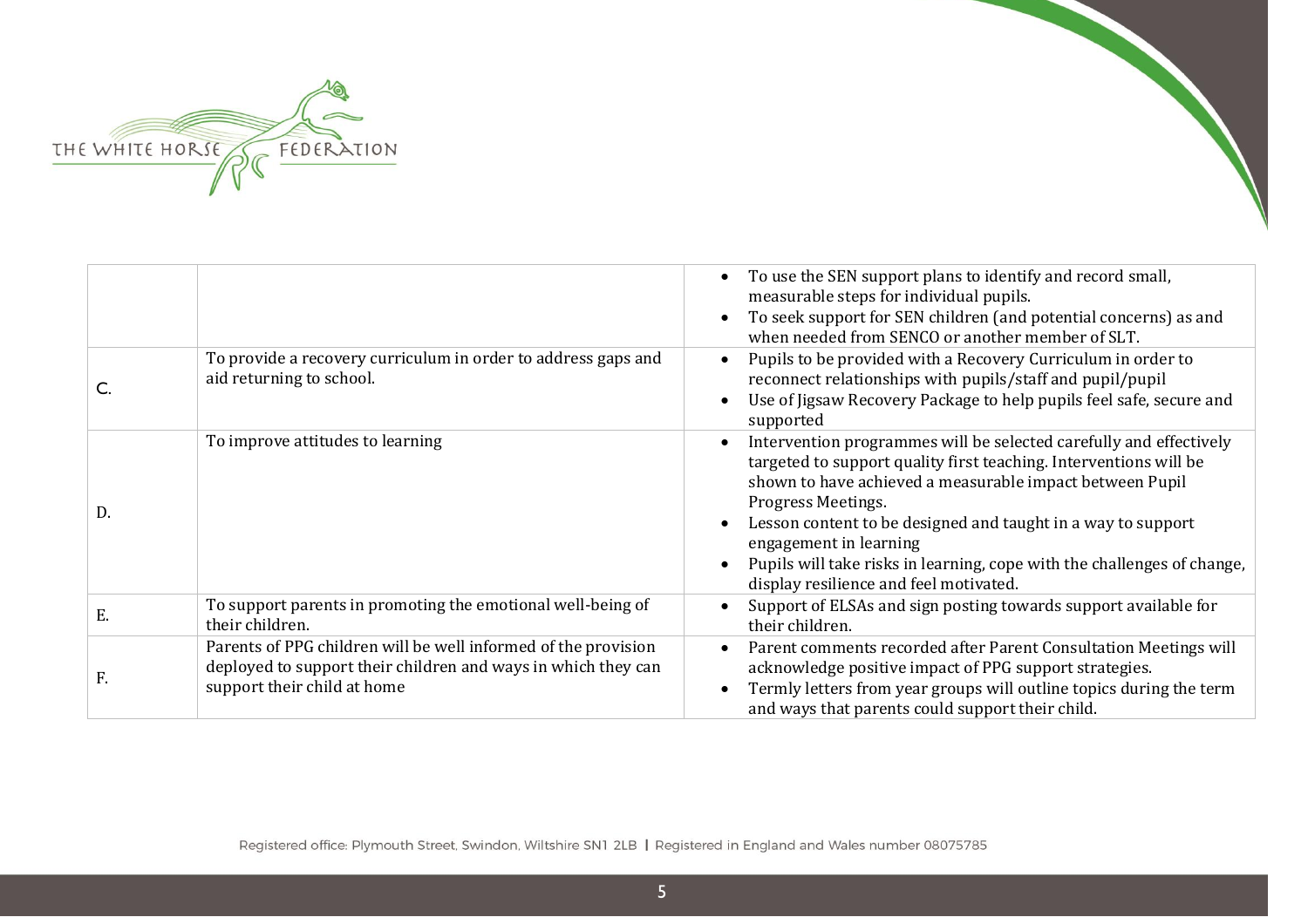



| Homework will be explained to children before going home and<br>advice for parents available if needed – this could be via email, text<br>or Purple Mash |
|----------------------------------------------------------------------------------------------------------------------------------------------------------|
|                                                                                                                                                          |

**Planned Expenditure**

**Academic Year 2020 - 2021**

| <b>Quality of Teaching for All</b> |                               |                               |                                   |                    |                        |  |
|------------------------------------|-------------------------------|-------------------------------|-----------------------------------|--------------------|------------------------|--|
| <b>Desired outcome</b>             | Chosen                        | What is the evidence and      | How will you ensure it is         | <b>Staff lead</b>  | When will you          |  |
|                                    | action/approach               | rationale for this choice?    | implemented well?                 |                    | review                 |  |
|                                    |                               |                               |                                   |                    | implementation?        |  |
| All Pupil Premium                  | 'Keep Up' interventions with  | The gap between PPG and Non   | Progress meetings 3 times a year  | Rachel             | 3 times a year - after |  |
| children make the same             | teacher and/or TA             | PPG children to reduce.       | following Data Points with        | Skates/Rachael     | each data point in     |  |
| amount of progress as              | In the moment feedback and    | Pupil progress data driven    | completion of 'Pupil Progress     | Amor/Lynne         | <b>Pupil Progress</b>  |  |
| their peers and fulfil             | marking where possible        | Observations & Learning Walks | Monitoring' sheets.               | Stapleton/Teaching | meetings               |  |
| their academic                     | <b>Quality First Teaching</b> | Pupil books                   | Intervention groups managed       | Staff              |                        |  |
| potential based on their           | Parents to be provided with   |                               | effectively in line with pupil    |                    |                        |  |
| relative starting points           | clear and timely information  |                               | progress data.                    |                    |                        |  |
| - diminish difference              | on how well their child is    |                               | Senior leader dedicated 1 day a   |                    |                        |  |
| between the progress of            | progressing and how well      |                               | week to oversee data, lesson obs, |                    |                        |  |
| PPG and Non PPG                    | they are doing in relation to |                               | pupil voice.                      |                    |                        |  |
| pupils.                            | the expected standards.       |                               |                                   |                    |                        |  |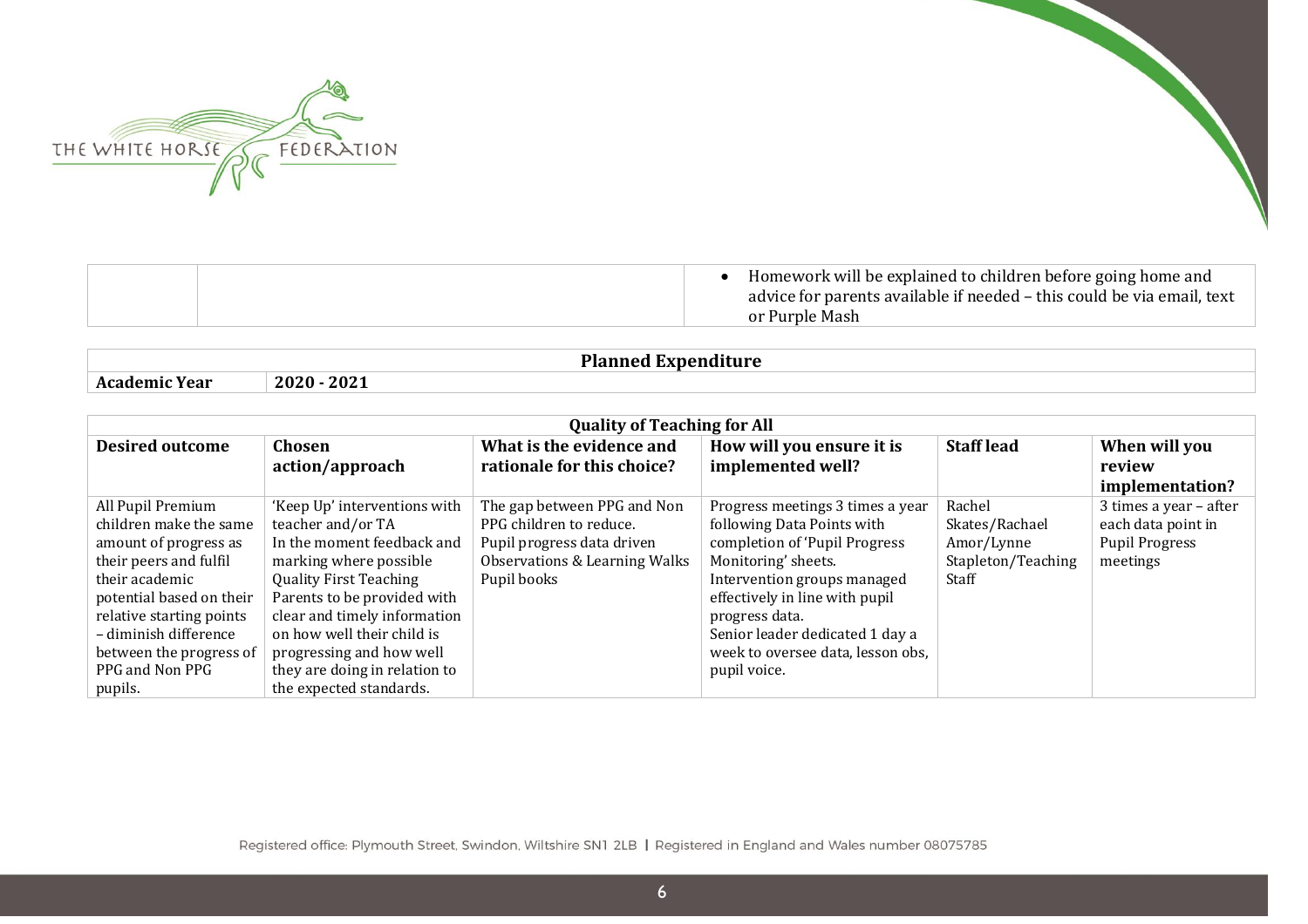

| Whole school principles                                                       | Teaching strategies such as<br>Turn To Your Partner<br>(TTYP) & limited hands up,<br>expectation for everyone to<br>be involved in learning                                                               | Encourage participation by all<br>pupils in all lessons through<br>being able to talk to a partner<br>before sharing a response  | Monitoring of lessons and<br>observations                                                       | Rachel<br>Skates/Rachael<br>Amor/James<br>McKenna/Hannah<br>Polan | Ongoing                                           |
|-------------------------------------------------------------------------------|-----------------------------------------------------------------------------------------------------------------------------------------------------------------------------------------------------------|----------------------------------------------------------------------------------------------------------------------------------|-------------------------------------------------------------------------------------------------|-------------------------------------------------------------------|---------------------------------------------------|
| To use a "recovery<br>curriculum" to address<br>gaps after school<br>closures | Staff to use English and<br>Maths planning from<br>curriculum leads when<br>planning curriculum for<br>2020-2021 to ensure that<br>gaps are addressed<br>Use of Jigsaw materials to<br>support PSHE needs | Widening of gap academic gap<br>due to Covid-19 pandemic.<br>Emotional well-being of all<br>pupils following lockdown<br>period. | Pupil voice<br>Planning & book scrutinies,<br>lesson observation and drop ins<br>Staff meetings | SLT & class teachers                                              | Ongoing<br>Discussions at SLT &<br>staff meetings |
| <b>Total budgeted cost</b>                                                    |                                                                                                                                                                                                           |                                                                                                                                  |                                                                                                 |                                                                   |                                                   |

| <b>Targeted Support</b>                                                                       |                                     |                                                        |                                                                          |                   |                                            |  |
|-----------------------------------------------------------------------------------------------|-------------------------------------|--------------------------------------------------------|--------------------------------------------------------------------------|-------------------|--------------------------------------------|--|
| <b>Desired outcome</b>                                                                        | Chosen<br>action/approach           | What is the evidence and<br>rationale for this choice? | How will you ensure it is<br>implemented well?                           | <b>Staff lead</b> | When will you<br>review<br>implementation? |  |
| Children in Years 5 & 6<br>to be able to discuss<br>emotional concerns and<br>be supported to | Relate "Time to Talk"<br>Counsellor | Many PPG children have had<br>emotional upset.         | Monitor which children<br>accessing & follow up any<br>ongoing concerns. | Lynne Stapleton   | Every 6 weeks<br>(E1350)                   |  |

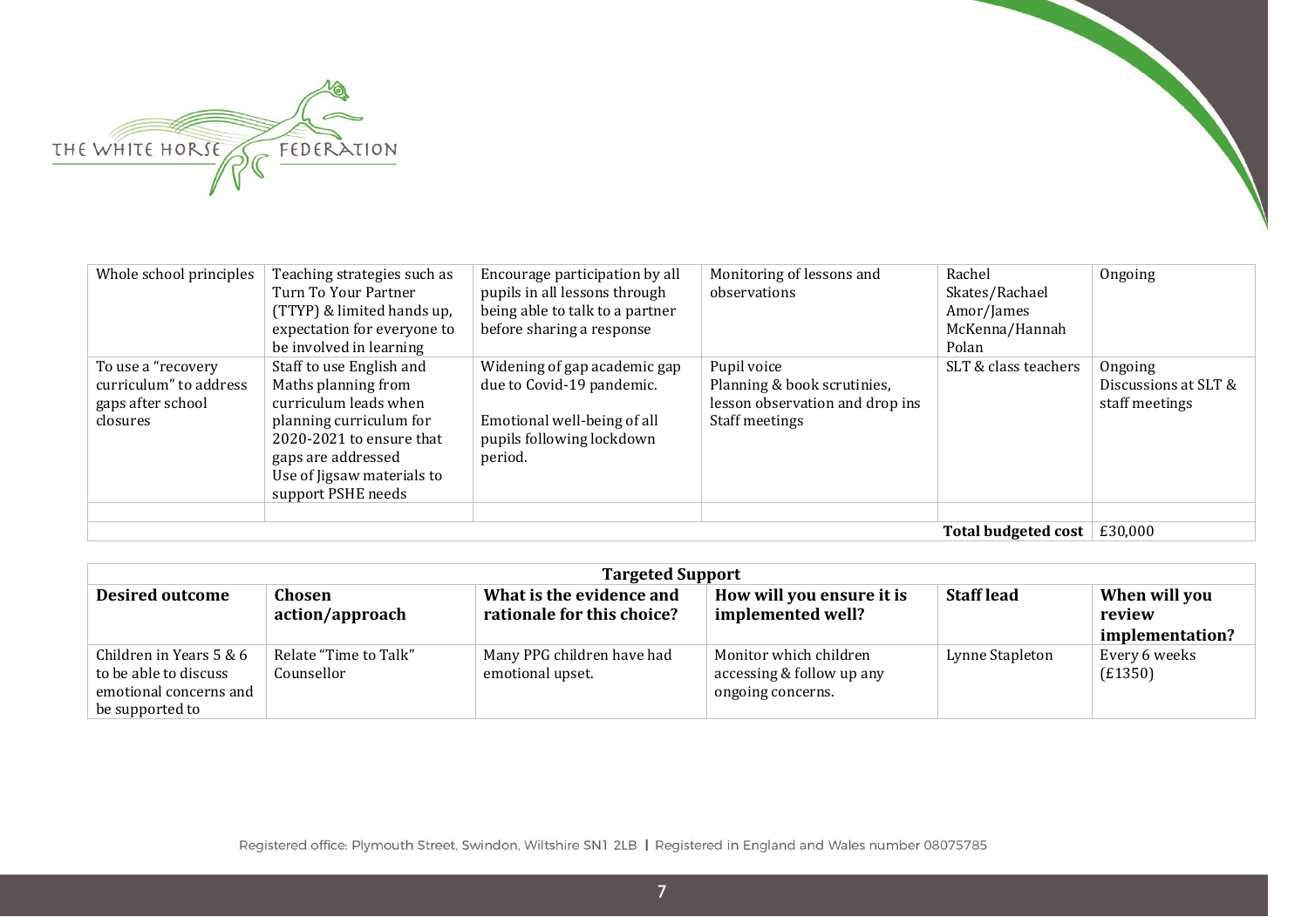



| improve emotional<br>well-being.                                                      |                                                                                                             |                                                                         |                                                                                                                 |                                                   |               |
|---------------------------------------------------------------------------------------|-------------------------------------------------------------------------------------------------------------|-------------------------------------------------------------------------|-----------------------------------------------------------------------------------------------------------------|---------------------------------------------------|---------------|
| Families are well<br>supported & can engage<br>in supporting their child<br>in school | ELSA & Senior Leader<br>support<br>Investigate the use of Jigsaw<br>families to support parents<br>at home. | Many PPG families have<br>experienced hardship or<br>emotional distress | Monitor which families are<br>accessing support.<br>Meetings with members of SLT<br>and ELSA to tailor support. | Lynne Stapleton,<br>SLT, ELSAs, class<br>teachers | Every 6 weeks |
| All PPG children's<br>emotional needs are<br>being met                                | ELSA support                                                                                                | Many PPG children have had<br>emotional upset.                          | Monitor which children<br>accessing & follow up any<br>ongoing concerns.                                        | Lynne Stapleton                                   | Every 6 weeks |
|                                                                                       |                                                                                                             |                                                                         |                                                                                                                 | Total budgeted cost                               | £23,000       |

| <b>Other Approaches</b>                                                                                                                  |                           |                                                                 |                                                                     |                   |                                            |  |
|------------------------------------------------------------------------------------------------------------------------------------------|---------------------------|-----------------------------------------------------------------|---------------------------------------------------------------------|-------------------|--------------------------------------------|--|
| <b>Desired outcome</b>                                                                                                                   | Chosen<br>action/approach | What is the evidence<br>and rationale for this<br>choice?       | How will you ensure it is<br>implemented well?                      | <b>Staff lead</b> | When will you<br>review<br>implementation? |  |
| All children in Year 1<br>pass their phonic<br>screening test & make<br>progress with reading &<br>writing from their<br>starting point. | RWI                       | PPG children starting at<br>lower level of literacy in<br>EYFS. | Regular RWI meetings, assessment<br>& monitoring by RWI coordinator | Becky Penny       | Every 6 weeks                              |  |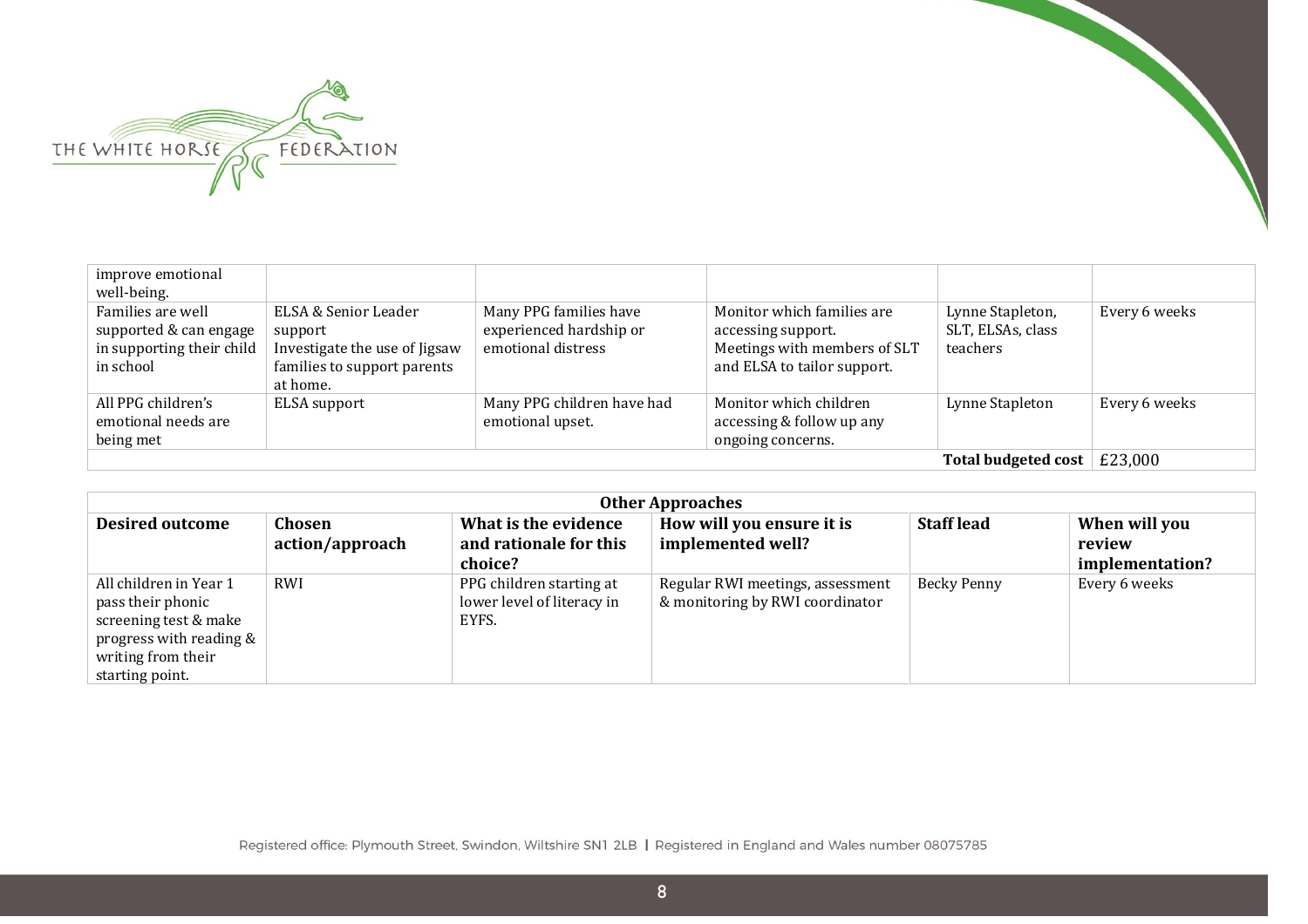



| Launch Values based<br>curriculum and ensure | Values based curriculum<br>led by assemblies and | Encourage resilience and<br>the correct attitudes for | Improved attitudes to learning,<br>attitudes around the school | Rachel Skates, class<br>teachers   | Termly. |
|----------------------------------------------|--------------------------------------------------|-------------------------------------------------------|----------------------------------------------------------------|------------------------------------|---------|
| consistent approach                          | PSHE lessons                                     | learning throughout the                               | Pupil Voice                                                    |                                    |         |
| across school                                |                                                  | school.                                               |                                                                |                                    |         |
| All PP children to be                        | Money to be available to                         | All children to be given the                          | PP lead to have conversations with                             | Rachael Amor                       | Termly  |
| able to access extra-                        | subsidise educational                            | opportunity for wider                                 | parents of PP children as and when                             |                                    |         |
| curricular activities                        | visits and residentials of                       | school experiences.                                   | needed to encourage them to attend                             |                                    |         |
| inline with their peers.                     | Pupil Premium children.                          |                                                       | trips and residentials.                                        |                                    |         |
|                                              |                                                  |                                                       |                                                                | Total budgeted cost $\mid$ £14,455 |         |

Registered office: Plymouth Street, Swindon, Wiltshire SN1 2LB | Registered in England and Wales number 08075785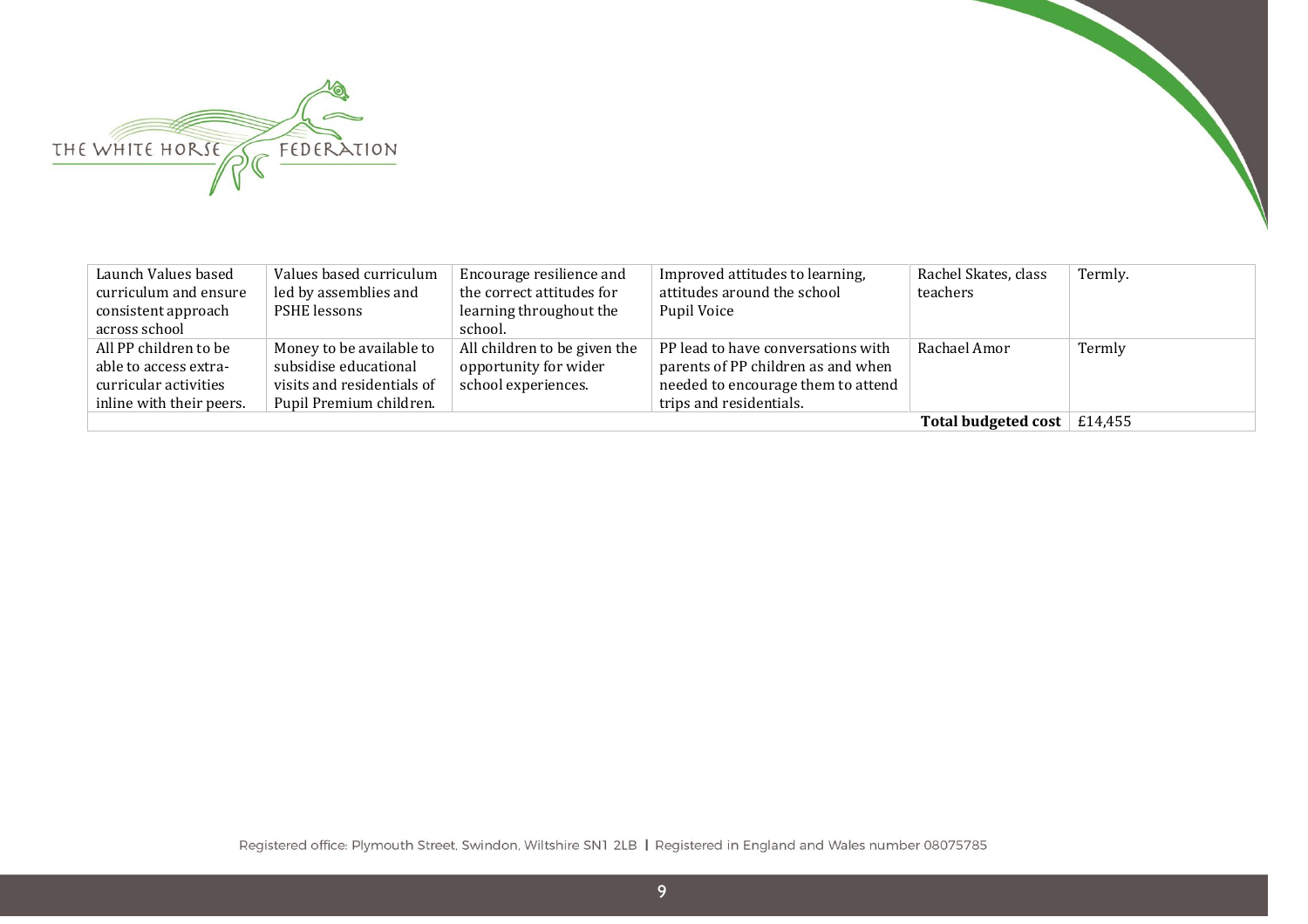



| <b>Review of expenditure</b>                                                                 |                                                   |        |                                                                                                       |                                                                                                                                                                                                                 |
|----------------------------------------------------------------------------------------------|---------------------------------------------------|--------|-------------------------------------------------------------------------------------------------------|-----------------------------------------------------------------------------------------------------------------------------------------------------------------------------------------------------------------|
| <b>Previous Academic Year</b>                                                                | $2019 - 2020$                                     |        |                                                                                                       |                                                                                                                                                                                                                 |
| <b>Quality of Teaching for All</b>                                                           |                                                   |        |                                                                                                       |                                                                                                                                                                                                                 |
| <b>Desired outcome</b>                                                                       | Chosen action/approach                            | Cost   | <b>Estimated impact</b>                                                                               | <b>Lessons Learnt/Actual</b><br>Impact                                                                                                                                                                          |
| All PPG children make progress<br>in reading, writing and maths<br>from their starting point | 'Keep up' interventions with<br>teacher and/or TA | £12000 | Increased focus on these<br>children will enable the<br>children to make at least<br>average progress | Due to Covid-19 pandemic<br>many interventions were not<br>completed. Class teachers kept<br>in touch with members of their<br>class through Purple Mash and<br>through phone calls as<br>requested by parents. |
| <b>Targeted Support</b>                                                                      |                                                   |        |                                                                                                       |                                                                                                                                                                                                                 |
| <b>Desired outcome</b>                                                                       | Chosen action/approach                            | Cost   | <b>Estimated impact</b>                                                                               | <b>Lessons Learnt/Actual</b><br>Impact                                                                                                                                                                          |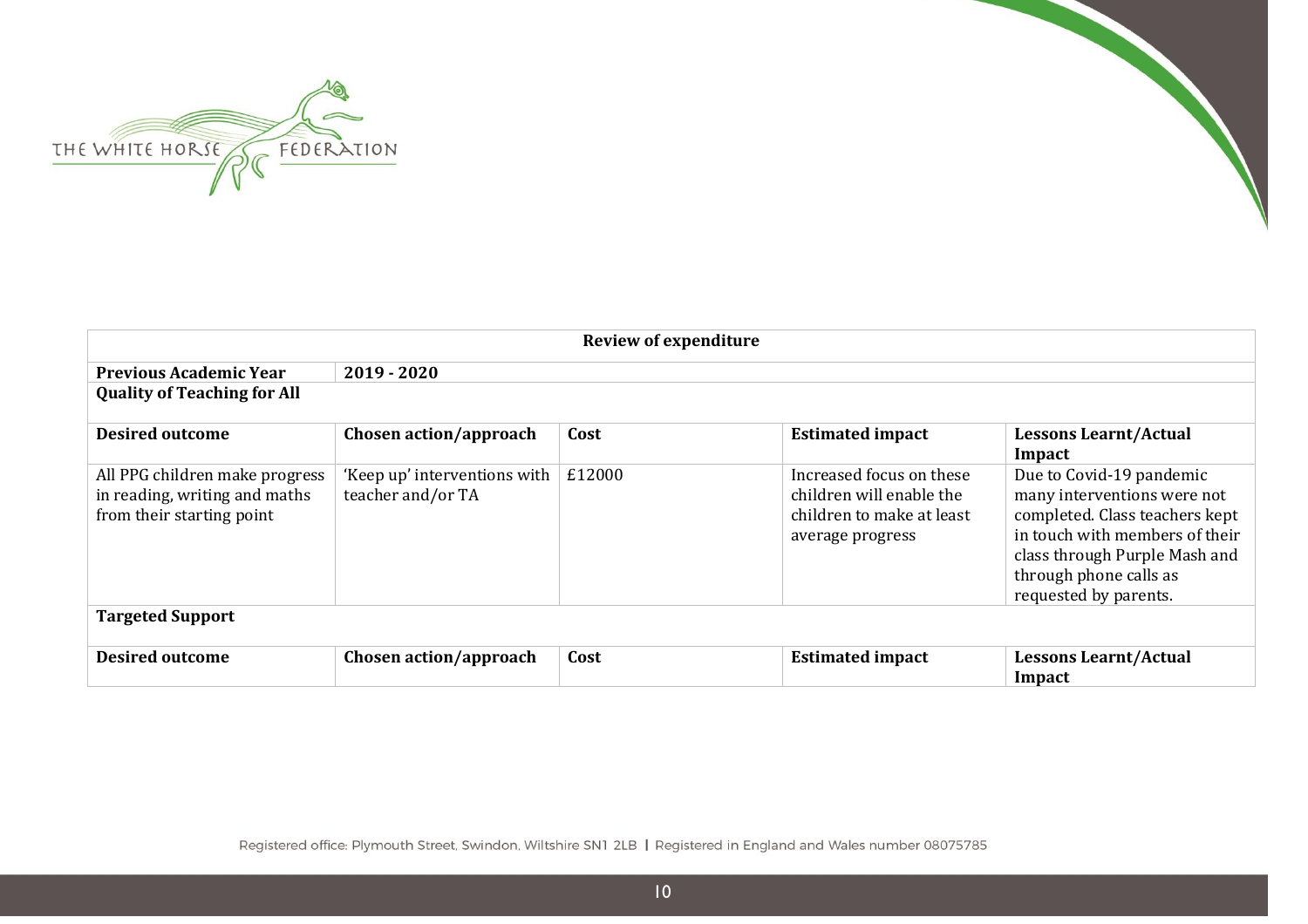



| Children in Years 5 & 6 to be<br>able to discuss emotional<br>concerns and be supported to<br>improve emotional well-being. | <b>Relate Time to Talk</b><br>Counsellor | £1350 | Children will be more<br>resilient and happier<br>therefore in a better "place"<br>to be able to learn.                                                             | Due to Covid-19 restrictions<br>this intervention was paused<br>midyear.                                                                                                                                                                                                                                                                                               |
|-----------------------------------------------------------------------------------------------------------------------------|------------------------------------------|-------|---------------------------------------------------------------------------------------------------------------------------------------------------------------------|------------------------------------------------------------------------------------------------------------------------------------------------------------------------------------------------------------------------------------------------------------------------------------------------------------------------------------------------------------------------|
| Families are well supported &<br>can engage in supporting their<br>child in school                                          | Parent Support Advisor<br>(PSA)          | £7750 | Parents will feel more able<br>to support their children<br>and will feel empowered in<br>their own abilities to look<br>after the well-being of their<br>children. | PSA left in the middle of the<br>academic year. Due to Covid-19<br>many parents of children<br>entitled to PPG received daily<br>telephone calls by their class<br>teacher, a member of SLT or<br>one of the ELSA team. This was<br>recorded on CPOMS and<br>monitored by Rachel Skates.<br>3 tablets were given to families<br>not able to access online<br>learning. |
| All PPG children's emotional<br>needs are being met                                                                         | ELSA support                             | £7000 | Children will feel that they<br>have a voice that is heard.<br>They will feel safe to talk<br>about what is worrying<br>them and will be able to                    | ELSA support continued to be a<br>valuable resource for our<br>children and this is something<br>that we are increasing over the<br>coming year.                                                                                                                                                                                                                       |

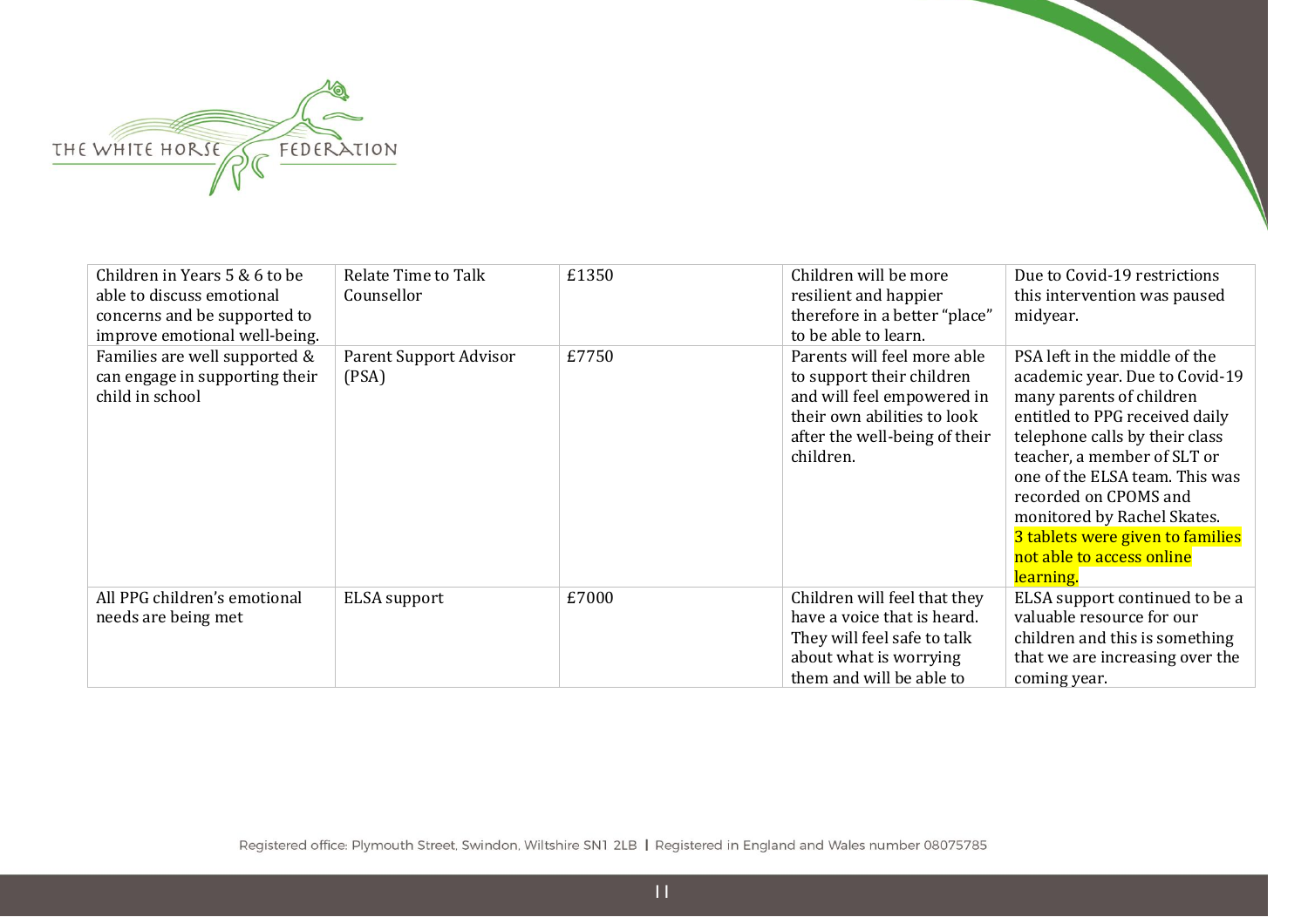

| 100% of Y6 PPG children to<br>make on track progress in<br>reading, writing & maths &<br>increase to 70% of PPG<br>children to achieve combined<br>ARE | Teacher to support for 1<br>afternoon a week to provide<br>targeted teaching support | £2600                             | learn when in the<br>classroom.<br>Children will feel a sense of<br>achievement, PPG children<br>will reach the expected<br>standard in reading, writing<br>and maths. | As of March 2020 (Data Point<br>before lockdown) 61.5% of PP<br>children met ARE in reading,<br>writing & maths combined<br>compared with 65% Non PP<br>children. This is below national<br>average and shows that PP<br>children are behind the rest of |
|--------------------------------------------------------------------------------------------------------------------------------------------------------|--------------------------------------------------------------------------------------|-----------------------------------|------------------------------------------------------------------------------------------------------------------------------------------------------------------------|----------------------------------------------------------------------------------------------------------------------------------------------------------------------------------------------------------------------------------------------------------|
|                                                                                                                                                        |                                                                                      |                                   |                                                                                                                                                                        | the cohort. This will need to<br>continue as a target in the<br>future.                                                                                                                                                                                  |
| <b>Other Approaches</b>                                                                                                                                |                                                                                      |                                   |                                                                                                                                                                        |                                                                                                                                                                                                                                                          |
| <b>Desired outcome</b>                                                                                                                                 | Chosen action/approach                                                               | Cost                              | <b>Estimated impact</b>                                                                                                                                                | <b>Lessons Learnt/Actual</b><br>Impact                                                                                                                                                                                                                   |
| All ohildron in IC1 nogo thoir                                                                                                                         | $D$ and $M_{\text{min}}$ $Ina$                                                       | $\Gamma$ (DMI troin on goot Loopt | All objidnon will atout to goo                                                                                                                                         | $C$ arid $10$ moont that the vear 1                                                                                                                                                                                                                      |

|                                |                |                                          |                                | Impact                         |
|--------------------------------|----------------|------------------------------------------|--------------------------------|--------------------------------|
| All children in KS1 pass their | Read Write Inc | <mark>£?</mark> (RWI trainer cost + cost | All children will start to see | Covid-19 meant that the year 1 |
| phonic screening test & make   |                | of Ruth Miskin/Oxford Owl                | themselves as readers, they    | cohort did not receive the     |
| progress with reading &        |                | websites)                                | will be able to concentrate    | planned RWI input and did not  |
| writing from their starting    |                |                                          | on their comprehension         | take the Phonics Screening     |
| point.                         |                |                                          |                                | Check as planned. They are     |